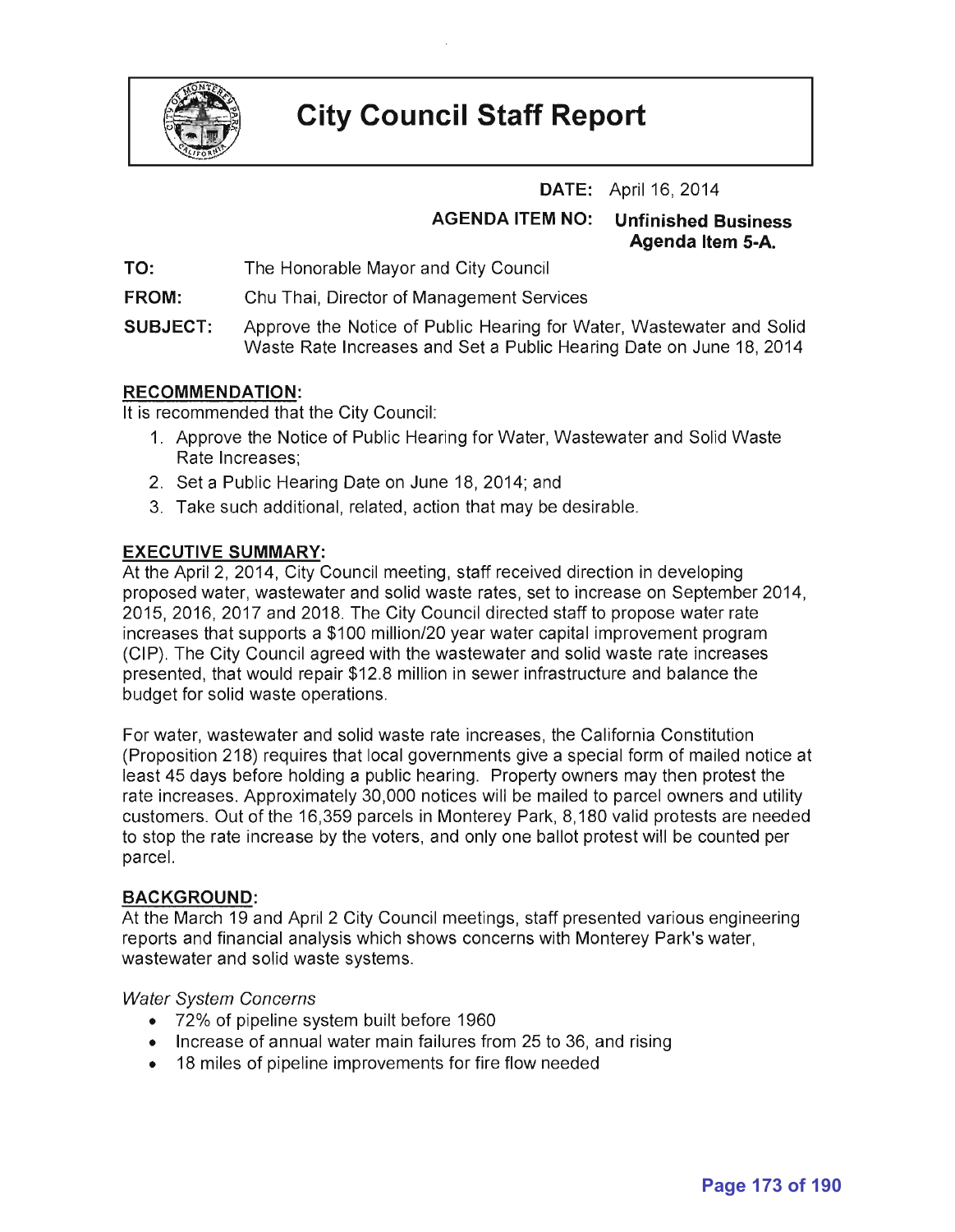Staff Report Page 2

- Over 50 miles of pipeline need replacement
- Water meters need to be replaced
- SCADA System Supervisory Control and Acquisition needs updating
- Reservoir storage are concrete reinforced

Wastewater System Concerns

- 65% of the system needs inspection
- Sewer mains over 100 years in service
- Grease and root intrusion are problematic
- Staffing levels inadequate and equipment needed
- Inspection of system must be aggressive
- Accountable sewage to L.A County Sanitation
- Public outreach F.O.G. Program

### Solid Waste Concerns

- FY 2014-15 Operating Expenses exceed Revenues by \$1.0 million
- Rates have not increased since 2009
- Athens Contract expires August 2017

The engineering studies and staff analysis proposed utility rate increases which will generate adequate revenues to repair, replace or rehabilitate the water and sewer systems. The rate increases would also make the solid waste operations cost neutral.

The City Council considered two water rate alternatives, and directed staff to develop a third alternative which will generate \$100 million in water CIP within 20 years.

|                           | Existing | Sept    | Sept    | Sept    | Sept    | Sept    | 5 year  |
|---------------------------|----------|---------|---------|---------|---------|---------|---------|
| <b>Water Agency</b>       | Bill     | 2014    | 2015    | 2016    | 2017    | 2018    | CIP     |
| <b>MPK Alternative 1</b>  | \$28.82  | \$75.01 | \$77.26 | \$79.58 | \$81.97 | \$84.42 | \$42.5  |
| \$8.3 M/yr CIP            |          |         |         |         |         |         | million |
| <b>MPK Alternative 2</b>  | \$28.82  | \$65.25 | \$67.21 | \$69.22 | \$71.30 | \$73.44 | \$26.5  |
| \$5.3 M/yr CIP            |          |         |         |         |         |         | million |
| <b>MPK Alternative CC</b> | \$28.82  | \$50.24 | \$60.29 | \$70.54 | \$79.01 | \$85.33 | \$26.3  |
|                           |          |         |         |         |         |         | million |
| California Water          |          |         |         |         |         |         |         |
| Service Company           | \$53.52  |         |         |         |         |         |         |
| Golden State Water        |          |         |         |         |         |         |         |
| Company                   | \$54.05  |         |         |         |         |         |         |
| San Gabriel Water         |          |         |         |         |         |         |         |
| Company                   | \$55.31  |         |         |         |         |         |         |
| City of Covina            | \$60.71  |         |         |         |         |         |         |
| City of Alhambra          | \$46.36  |         |         |         |         |         |         |
| City of South             | \$61.79  |         |         |         |         |         |         |
| Pasadena                  |          |         |         |         |         |         |         |

#### Municipal Water Rate Comparison - Residential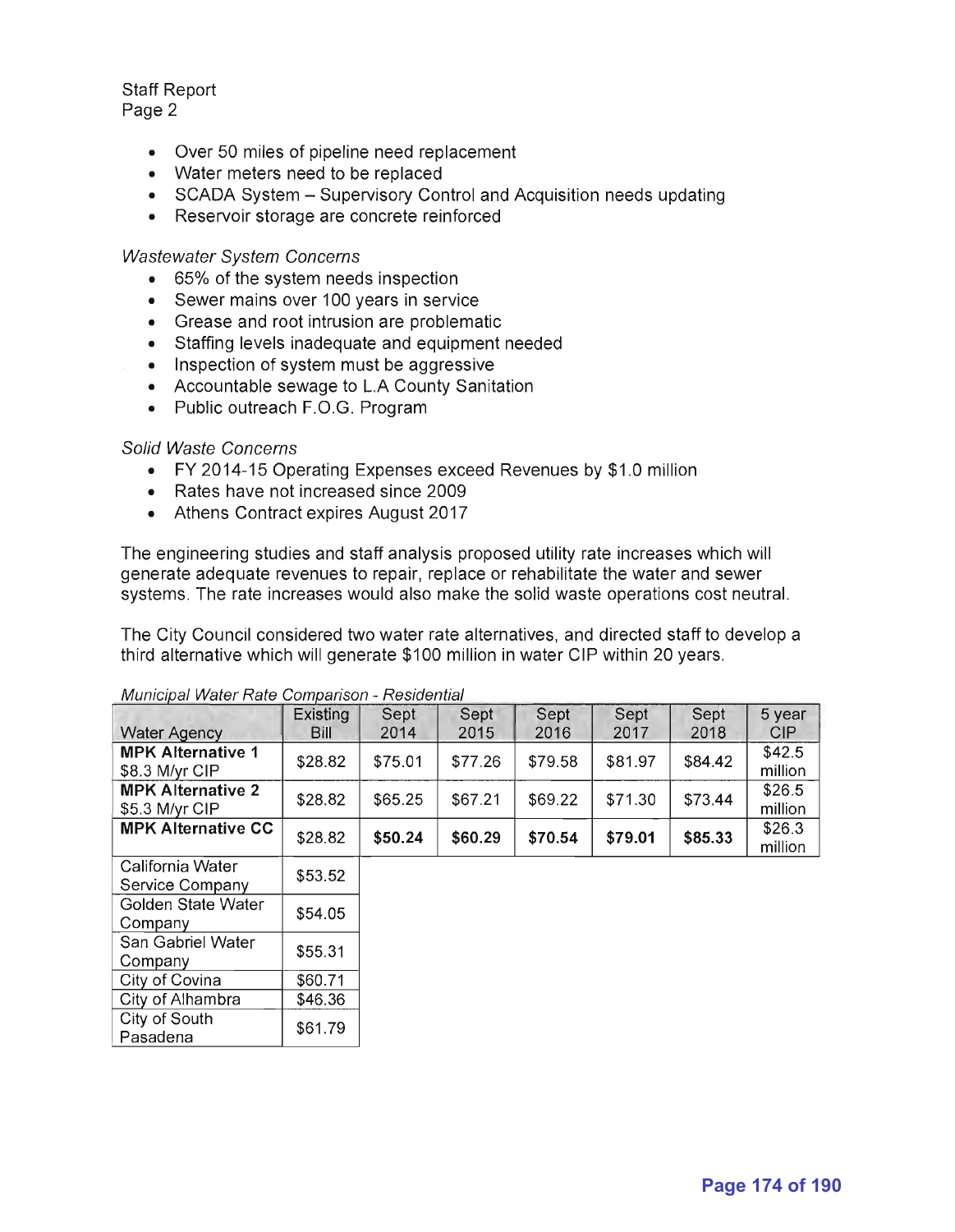For informational purposes, the chart above compares the current and proposed average monthly water bills for single family residential accounts (5/8" and 3/4" meter with 12 units  $11$  unit = 748 gallons] of water consumed each month). Monterey Park's average monthly bills include the meter charges, consumption charges and water treatment charges. Alternative CC modified the rates so that the increases are spread among the five years. Alternatives 1 and 2 proposed a major rate increase in the first year with inflationary increases in years two through five. The table below shows an average monthly water, wastewater and solid waste bill for a Monterey Park residential customer.

|              | Current | Sept 2014 | Sept 2015 | Sept 2016 | <b>Sept 2017</b> | Sept 2018 |
|--------------|---------|-----------|-----------|-----------|------------------|-----------|
| Utility      | Bill    | Estimated | Estimated | Estimated | Estimated        | Estimated |
| Water        | \$28.82 | \$50.20   | \$60.20   | \$70.44   | \$78.93          | \$85.26   |
| Wastewater   | 1.86    | 7.69      | 10.00     | 12.50     | 14.00            | 15.68     |
| Solid Waste  | 22.68   | 26.08     | 26.86     | 27.66     | 28.50            | 29.35     |
| <b>TOTAL</b> | \$53.36 | \$83.97   | \$97.06   | \$110.61  | \$121.42         | \$130.29  |

#### **Table 1: Proposed Rates** (Monthly) **- Typical Single Family Residential Customer(1)**

 $(1)$ Typical single family residential customer has  $5/8$ " or  $3/4$ " water meter and consumes 12 units of water per month. Customer has one 96 gal/on trash and one 96 gal/on recycle container.

### Proposition 218

In November 1995, the California voters approved Proposition 218 that requires certain procedures be followed with regard to "property-related" fee increases imposed by governmental agencies. Initially, case law indicated that these procedures would not be applicable to water rate increases. However, a 2006 California Supreme Court decision held Proposition 218 fee increase procedures must be followed for any proposed increases to the City's water rates. In short, water rate increases are subject to a "majority protest" process that provides that if a majority of the parcels in the City protest the proposed rate increase the City cannot impose the increase.

Just as there initially was some disagreement between lawyers and court decisions regarding which fees were subject to Proposition 218, there is currently a disagreement with respect to the protest ballot process. Specifically, there is a disagreement amongst attorneys that represent public agencies (and potentially between the language approved by the voters and some recent legislation) as to whether tenants that pay for fees covered by Proposition 218 must be afforded the opportunity to protest proposed fee increases. With the Proposition 218 Omnibus Implementation Act (Government Code §§ 53750, et seq.) the state legislature attempted to clarify this issue by passing legislation that on its face requires that tenants be afforded the opportunity to protest such fee increases. The City Attorney's Office believes the legislation is not consistent with Proposition 218 and believes it is potentially invalid since the language in Proposition 218 stated that the notice regarding the protest process must be sent to the "record owner" and the owner was the person that had the right to file the protest.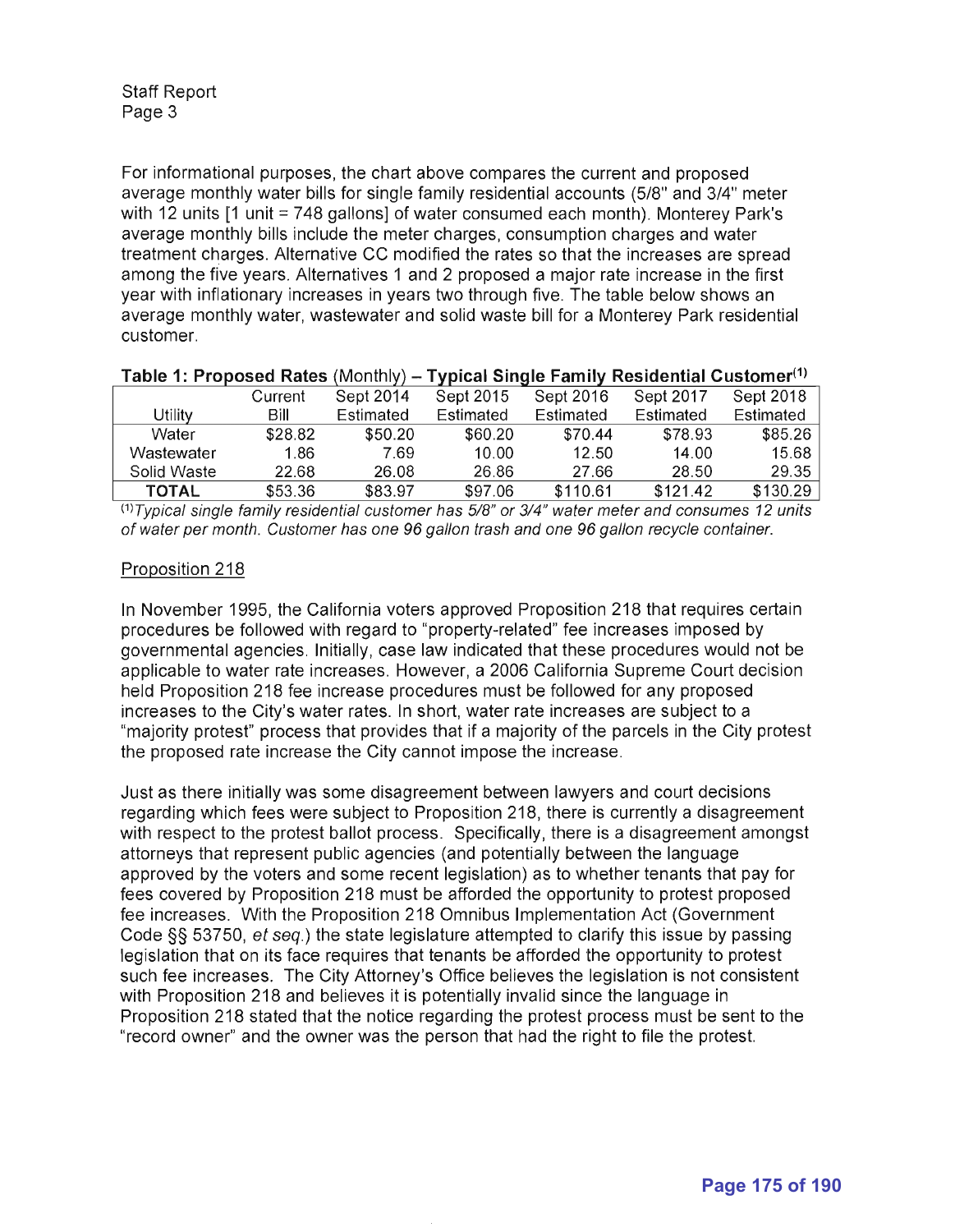Staff Report Page 4

Despite the City Attorney's Office opinion on this matter, staff and the City Attorney agree that the most conservative approach is to send the protest ballots to the property owners and to the tenants if the tenant is the water customer. The City is only required to count one protest per parcel. Accordingly, even if both the owner and tenant file a protest, only one protest is counted for purposes of determining whether there is a "majority protest" as described below.

Proposition 218 requires that the City provide all properties receiving the service for which the fee is charged (in this case, water treatment and distribution) with a minimum of 45 days written notice before Council holds a public hearing on a proposed rate increase. The property owners and tenants have the ability to "protest" the proposed rate increase until the close of the public hearing. If a majority of the parcels file written protests with the City before the close of the public hearing, Proposition 218 states that the City cannot implement the proposed increase. If a majority of the parcels do not protest the proposed increase, the Council has the authority to implement the proposed rate increase.

In accordance with Proposition 218 requirements, several steps have been taken to comply with the law. Drafts of a Notice to Parcel Owners of a Proposed Rate Increase and a Notice of a Public Hearing set for June 18, 2014 at 7:00 p.m., and a Schedule of Proposed Water, Wastewater and Solid Waste Rate Adjustments have been prepared and are attached. The most current assessor's parcel roll from the Los Angeles County Assessor's office has been obtained and a direct mailing to each parcel owner within the City limits was made. Additionally, to the extent a tenant rather than a property owner is the utility customer, a protest notice will be sent to the tenant utilizing the utility billing address that the City has on file.

#### **FISCAL IMPACT:**

The mailing costs for the noticing required for this item will be approximately \$30,000. Within the water fund, the proposed rate increase will generate approximately \$26.2 million in water CIP funds over five years. The proposed wastewater rate increases will generate approximately \$12.8 million in wastewater CIP funds over five years. The proposed solid waste rate increases will generate an additional \$1 .0 million in revenues each year. These additional revenues provide adequate funds to support increased water, wastewater and solid waste expenses.

Respectfully submitted by:

Chu Thai Director of Management Services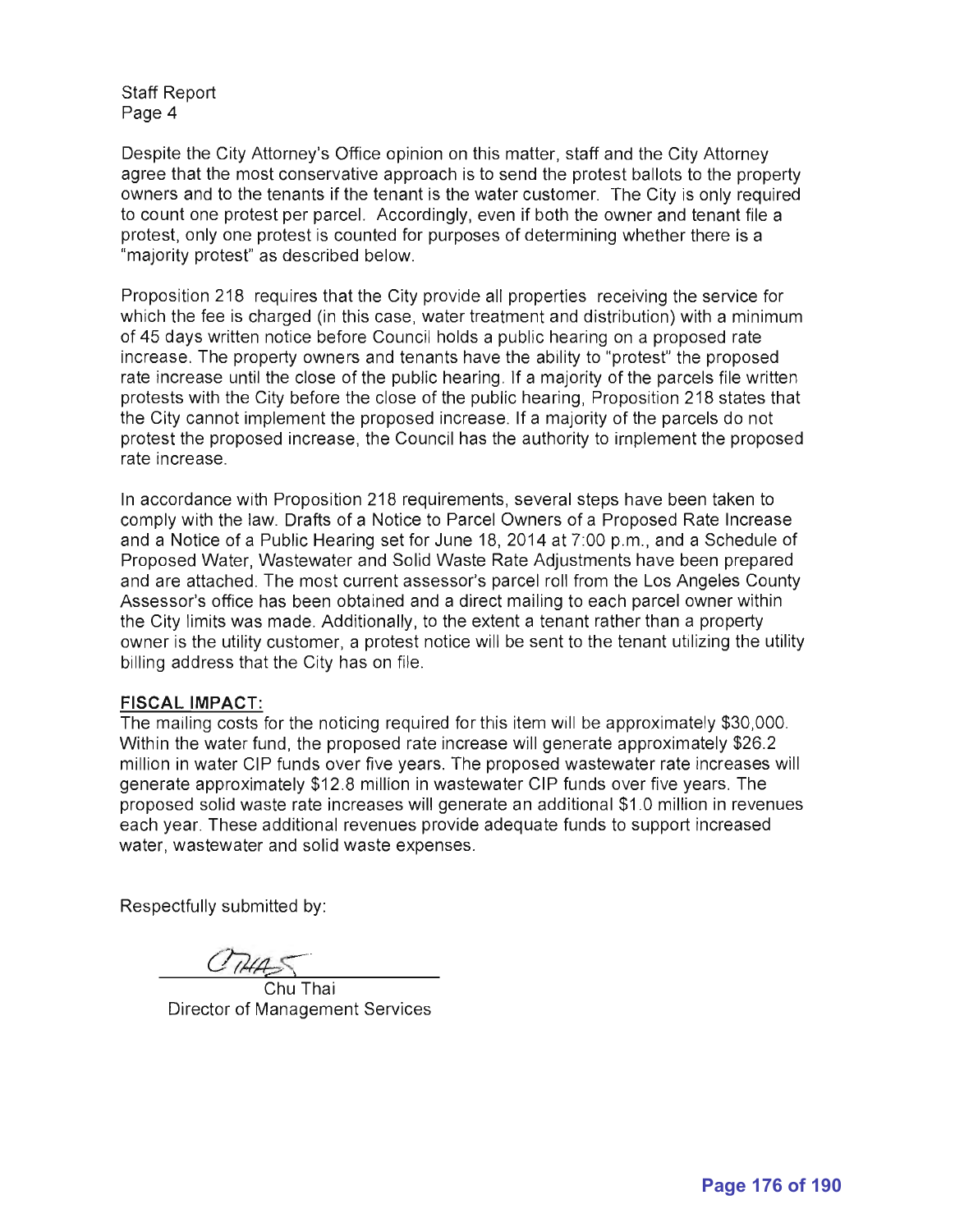Staff Report Page 5

Staff Report<br>Page 5<br>Approve<del>d by</del> Paul L. Talbot City Manager

Reviewed by: '/~. Karl H. Berger Assistant City/Attorney

## **ATTACHMENT:**

1. Draft City of Monterey Park Notice of Public Hearing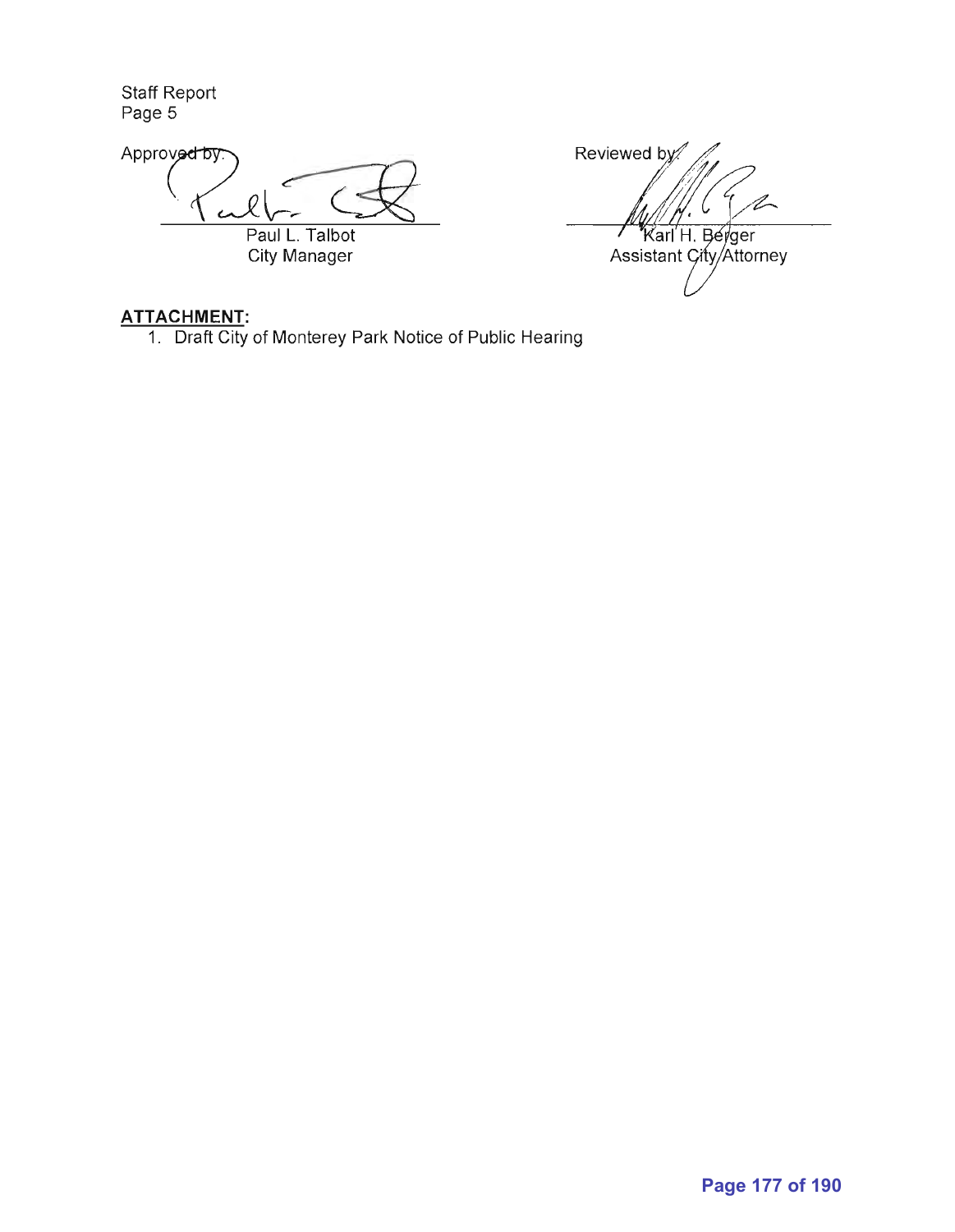# **ATTACHMENT 1**

Draft City of Monterey Park Notice of Public Hearing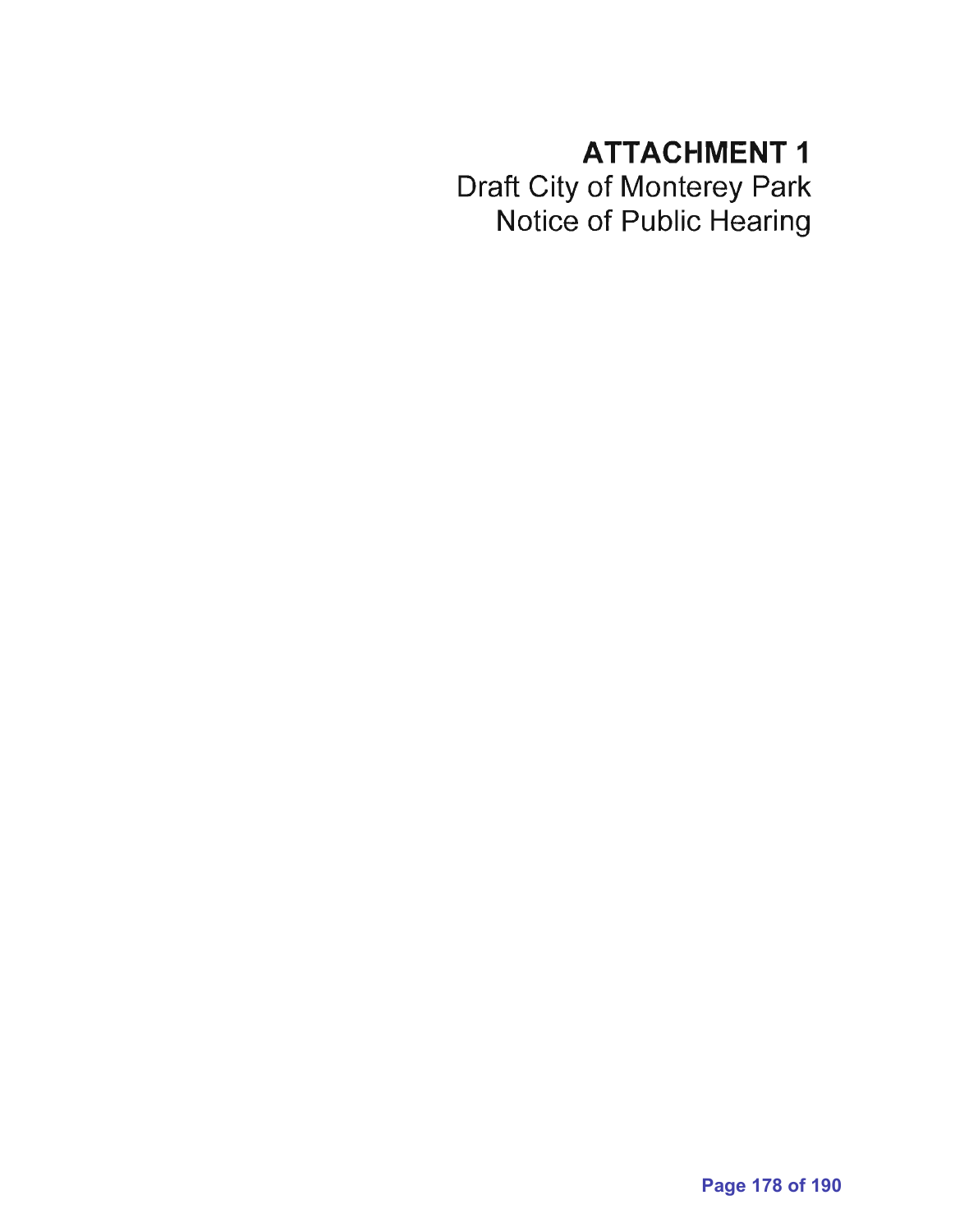

# THIS NOTICE IS SENT TO ALL PROPERTY OWNERS AND UTILITY CUSTOMERS IN MONTEREY PARK – YOU MAY RECEIVE DUPLICATE LETTERS

## CITY OF MONTEREY PARK NOTICE OF PUBLIC HEARING ON PROPOSED CHANGES IN WATER WASTEWATER AND SOLID WASTE CHARGES

### Proposed Water Rate Increases

TAKE NOTICE that a public hearing will be held by the City of Monterey Park City Council regarding proposed increases to monthly water, wastewater and solid waste rates for all City of Monterey Park property owners and tenants.

The public hearing will be held on Wednesday, June 18, 2014, at 7:00 p.m. or as soon thereafter as the matter can be heard that day, in the Council Chambers of Monterey Park City Hall, 320 West Newmark Avenue, Monterey Park, California. During the public hearing, City Council will hear and consider all objections, if any, to the proposed rate increases.

To ensure that everyone potentially affected by proposed rate increases is notified, this notice is being sent to all property owners or customers of water, wastewater (sewer) or solid waste (refuse) service from the City of Monterey Park (City). Therefore, you may receive multiple copies of this notice if you are both the property owner as well as customer. If adopted, the proposed rate increases would become effective September 1, 2014. The proposed rates are set out in the charts included in this notice.

The City must raise rates to repair the deteriorating water and sewer system, and maintain a cost neutral solid waste system. A water engineering study presented a need to replace almost \$100 million in water projects, which includes replacing a water reservoir, two wells and over 50 miles of pipelines. Water main failures occur between 25-36 times each year. These failures disrupt the daily lives of Monterey Park residents, and are costly to repair. Two sewer engineering studies show a need to conduct \$12.8 million in sewer repairs and improvements. This represents only 35% of the City's 126 miles of sewer pipeline, and the remaining 65% will be inspected for future rate increase consideration. The City currently collects \$5.8 million per year in solid waste revenues and require \$6.8 million to operate residential trash collection. Other factors that require the City to increase its water, wastewater and solid waste service rates include, without limitation, new and increasingly stringent State and Federal environmental regulations, higher operating and utility costs and change in customer demand of the system.

As an example, utility bills would increase for a typical single family home as shown in Table 1.

| Table 1: Proposed Rates (Monthly) – Impact on Typical Single Family Residential Customer''' |              |           |           |           |           |           |  |  |  |  |
|---------------------------------------------------------------------------------------------|--------------|-----------|-----------|-----------|-----------|-----------|--|--|--|--|
|                                                                                             | Current      | Sept 2014 | Sept 2015 | Sept 2016 | Sept 2017 | Sept 2018 |  |  |  |  |
| Utility                                                                                     | Monthly Bill | Estimated | Estimated | Estimated | Estimated | Estimated |  |  |  |  |
| Water                                                                                       | \$28.82      | \$50.20   | \$60.20   | \$70.44   | \$78.93   | \$85.26   |  |  |  |  |
| Wastewater                                                                                  | \$1.86       | \$7.69    | \$10.00   | \$12.50   | \$14.00   | \$15.68   |  |  |  |  |
| Solid Waste                                                                                 | \$22.68      | \$26.08   | \$26.86   | \$27.66   | \$28.50   | \$29.35   |  |  |  |  |
| <b>TOTAL</b><br>$\sqrt{11}$                                                                 | \$53.36      | \$83.97   | \$97.06   | \$110.61  | \$121.42  | \$130.29  |  |  |  |  |

# **Table 1: Proposed Rates** (Monthly) – Impact on Typical Single Family Residential Customer<sup>(1)</sup>

 $^{(1)}$ Typical single family residential customer has  $5/8$ " or  $3/4$ " water meter and consumes 12 *units (1 unit* = 748 *gallons) of water per month. Customer has one* 96 *gallon trash and one* 96 *gallon recycle container.* 

## COMPLETE RATE SCHEDULES AND PROPOSED INCREASES FOR EACH APPLICABLE UTILITY BY CUSTOMER TYPE ARE SHOWN ON THE ATTACHED PAGES,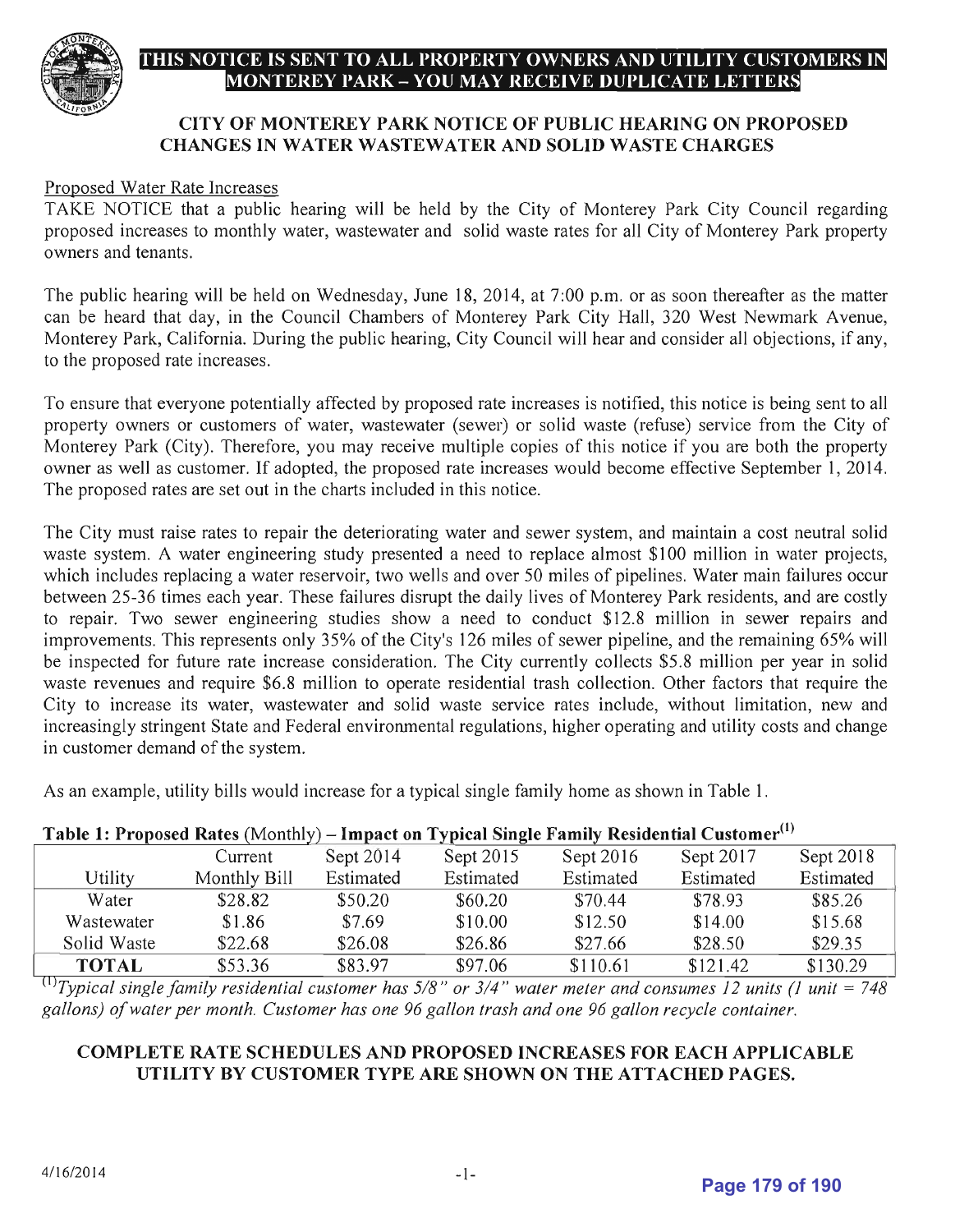Your water bill is a combination of a fixed meter charge, a consumption charge and a treatment charge. The meter charge is dependent on type of property and meter size. The consumption charge, calculated by units (748 gallons) of metered water used, varies depending on how much water is metered. There is also a water treatment charge calculated as a percent of total meter and consumption charges. The proposed wastewater rate is a fixed charge based on type of property and meter size. For solid waste rates, single family residential solid waste rates are based on the type and size of solid waste containers. Solid waste charges for multi-family trash bins are based on the number of pick-ups per week.

The proposed rates are based upon the revenues needed to meet projected operating expenses for the period of July 2014 to June 2019. California law requires the City to set rates sufficient to cover operating expenses and to fund for replacement or construction of facilities. Water charges may be used by the City only to provide water services. Wastewater charges may only be used by the City only to provide wastewater services, and solid waste charges may only be used for solid waste services.

The calculation of and reasons for the rate increase are analyzed and supported in the rate studies prepared by AKM Consulting Engineers and Phoenix Civil Engineering, Inc., the City's Mid Year Review Report for Fiscal Year 2013-14, and various staff reports and presentations to the City Council in March and April 2014. These reports are available for public review at Monterey Park City Hall and online at www.montereypark.ca.gov.

## Compliance with Proposition 218

In 1996 California voters approved Proposition 218, which amended the state constitution relating to passage of property related fees. Proposition 218 requires the City to inform property owners and rate payers that 1) proposed rate increases are being considered; 2) clearly demonstrate the basis on which the rates are calculated; and 3) hold a public hearing at least 45 days after public notification. Utility rate increases are subject to majority protest. If a majority of impacted property owners submit written protests, the proposed rate increases cannot be adopted.

To protest against the water, wastewater and solid waste rate increases, please complete and return the enclosed official ballot to the City of Monterey Park. Your protest must be received (not postmarked) by the City Clerk of the City of Monterey Park before the close of the public hearing at the City Council meeting set for Wednesday, June 18,2014, at 7:00 p.m. Oral, telephone, and e-mail protests will not be accepted. The protest must be signed by you and include: 1) your name, 2) your service street address or assessor's parcel number(s) and 3) specify which rate you are protesting. You may mail or deliver your written ballot to: City of Monterey Park, Office of the City Clerk, 320 West Newmark Ave, Monterey Park, CA 91754. The City can provide you with a replacement protest ballot upon request. **Only one ballot protest will be counted per parcel.** 

*For questions regarding this notice, contact the Management Services Department at (626) 307-1342* 

# *OFFICIAL BALLOT ENCLOSED*

**Protest Form:** Property owners or an authorized representative may complete this form and deliver it to the City of Monterey Park, Office of the City Clerk, 320 West Newmark Ave, Monterey Park, CA 91754. This ballot must be received before the close of the City Council public hearing set for Wednesday, June 18,2014

Assessor's Parcel Number (####-###-###)

Parcel Address:### ############ ### ############, ## #####

|     |  | $\Box$ I Protest the proposed water rate increase |  |  |
|-----|--|---------------------------------------------------|--|--|
| ___ |  |                                                   |  |  |

- $\Box$  I Protest the proposed wastewater rate increase
- $\Box$  I Protest the proposed solid waste rate increase

Print Name: \_\_\_\_\_\_\_\_\_\_\_\_\_\_ \_ Sign Name: \_\_\_\_\_\_\_\_\_\_\_\_\_\_ \_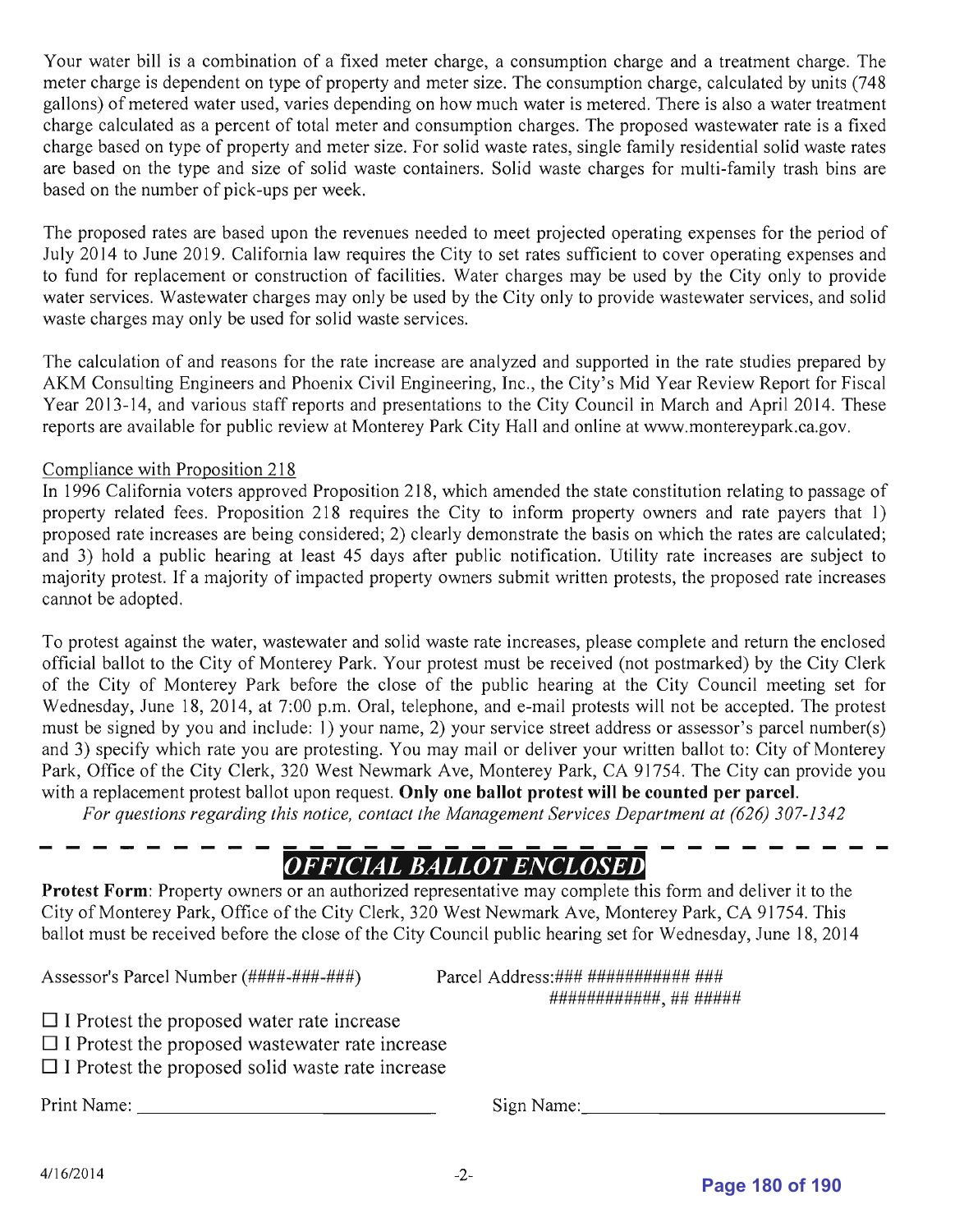# Current and Proposed Water Rates

|                                    |                                            | City of Monterey Park     | Carlotte and I roposed water ixates |            |                                        |            |
|------------------------------------|--------------------------------------------|---------------------------|-------------------------------------|------------|----------------------------------------|------------|
|                                    | <b>Monthly Water Rate Schedule</b>         |                           |                                     |            |                                        |            |
|                                    |                                            |                           |                                     |            |                                        |            |
|                                    |                                            |                           |                                     |            |                                        |            |
|                                    |                                            | <b>Water Meter Charge</b> |                                     |            |                                        |            |
|                                    | Existing                                   | Sept                      | Sept                                | Sept       | Sept                                   | Sept       |
| Meter Size                         | Rate                                       | 2014                      | 2015                                | 2016       | 2017                                   | 2018       |
| 5/8 or 3/4"                        | \$12.63                                    | \$15.63                   | \$18.76                             | \$21.95    | \$24.58                                | \$26.55    |
| 1 <sup>11</sup>                    | \$13.67                                    | \$26.05                   | \$31.26                             | \$36.57    | \$40.96                                | \$44.24    |
| 11/2"                              | \$21.53                                    | \$52.11                   | \$62.53                             | \$73.16    | \$81.94                                | \$88.50    |
| 2"                                 | \$27.71                                    | \$83.37                   | \$100.04                            | \$117.05   | \$131.10                               | \$141.59   |
| 3"                                 | \$55.48                                    | \$156.32                  | \$187.58                            | \$219.47   | \$245.81                               | \$265.47   |
| 4 <sup>n</sup>                     | \$91.72                                    | \$260.52                  | \$312.62                            | \$365.77   | \$409.66                               | \$442.43   |
| 6"                                 | \$280.07                                   | \$521.05                  | \$625.26                            | \$731.55   | \$819.34                               | \$884.89   |
| 8"                                 | \$700.44                                   | \$833.68                  | \$1,000.42                          | \$1,170.49 | \$1,310.95                             | \$1,415.83 |
|                                    | <b>Water Consumption Charge (per unit)</b> |                           |                                     |            |                                        |            |
|                                    | Existing                                   | Sept                      | Sept                                | Sept       | Sept                                   | Sept       |
|                                    | Rate                                       | 2014                      | 2015                                | 2016       | 2017                                   | 2018       |
| Current (All Users)                |                                            |                           |                                     |            |                                        |            |
| Tier 1 5/8" or 3/4" (6-20 units)   | \$1.38                                     |                           |                                     |            |                                        |            |
| Tier 1 All other (0-20 units)      | \$1.38                                     |                           |                                     |            |                                        |            |
| Tier 2 (above 20 units)            | \$1.81                                     |                           |                                     |            |                                        |            |
| Proposed Single Family Residential |                                            |                           |                                     |            |                                        |            |
| Tier 1 (0-6 units)                 |                                            | \$1.66                    | \$1.99                              | \$2.33     | \$2.61                                 | \$2.82     |
| Tier 2 (6-12 units)                |                                            | \$1.82                    | \$2.18                              | \$2.55     | \$2.86                                 | \$3.09     |
| Tier 3 (Above 12 units)            |                                            | \$1.85                    | \$2.22                              | \$2.60     | \$2.91                                 | \$3.14     |
| Proposed All Other                 |                                            |                           |                                     |            |                                        |            |
| All Units of Consumption           |                                            | \$1.81                    | \$2.17                              | \$2.54     | \$2.84                                 | \$3.07     |
|                                    |                                            |                           |                                     |            |                                        |            |
|                                    |                                            |                           | <b>Water Treatment Charge</b>       |            |                                        |            |
| % (meter + consumption)            | 37.5%                                      | 37.5%                     | 37.5%                               | 37.5%      | 37.5%<br>$\overline{ }$ $\overline{ }$ | 37.5%      |

One Unit = 748 gallons of water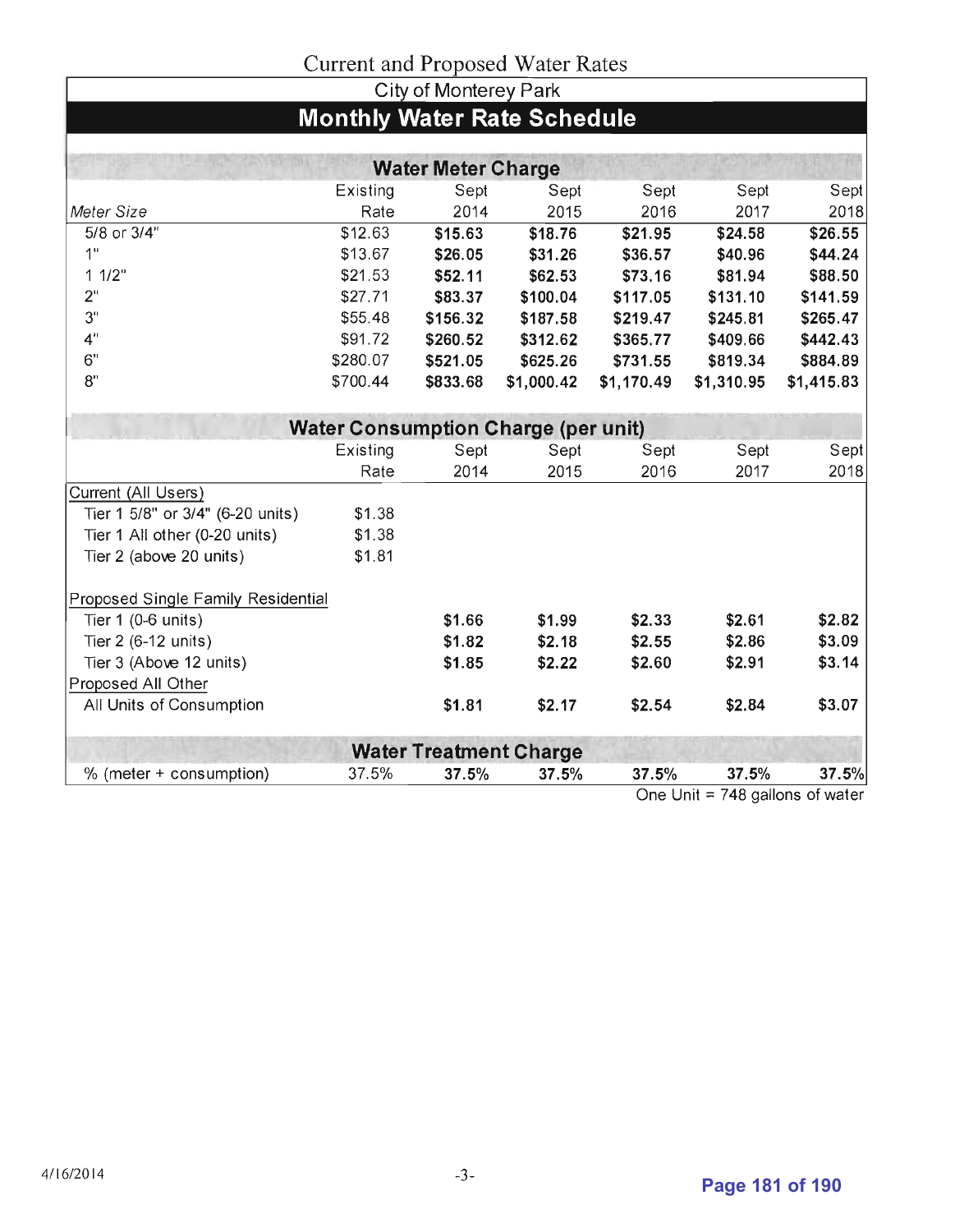| Current and Froposcu Wasicwater Kates                          |                       |          |            |            |            |            |  |  |  |
|----------------------------------------------------------------|-----------------------|----------|------------|------------|------------|------------|--|--|--|
| <b>City of Monterey Park</b>                                   |                       |          |            |            |            |            |  |  |  |
| <b>Monthly Wastewater Rate Schedule</b>                        |                       |          |            |            |            |            |  |  |  |
|                                                                |                       |          |            |            |            |            |  |  |  |
|                                                                | Existing              | Sept     | Sept       | Sept       | Sept       | Sept       |  |  |  |
|                                                                | Rate                  | 2014     | 2015       | 2016       | 2017       | 2018       |  |  |  |
| <b>Existing Rate</b> - Based on Units of Water                 |                       |          |            |            |            |            |  |  |  |
| All Customers                                                  | \$0.081/unit of water |          |            |            |            |            |  |  |  |
| Proposed Rate - Based on Meter Size & Customer Type (flat fee) |                       |          |            |            |            |            |  |  |  |
| Single Family                                                  |                       |          |            |            |            |            |  |  |  |
| 5/8" & 3/4"                                                    |                       | \$7.69   | \$10.00    | \$12.50    | \$14.00    | \$15.68    |  |  |  |
| 1 <sup>11</sup>                                                |                       | \$9.39   | \$12.21    | \$15.26    | \$17.09    | \$19.14    |  |  |  |
| 1 1/2" & 2"                                                    |                       | \$9.72   | \$12.64    | \$15.80    | \$17.70    | \$19.82    |  |  |  |
|                                                                |                       |          |            |            |            |            |  |  |  |
| Multi-Family                                                   |                       |          |            |            |            |            |  |  |  |
| 3/4"                                                           |                       | \$21.94  | \$28.52    | \$35.65    | \$39.93    | \$44.72    |  |  |  |
| 1 <sup>0</sup>                                                 |                       | \$26.29  | \$34.18    | \$42.73    | \$47.86    | \$53.60    |  |  |  |
| 11/4"                                                          |                       | \$43.29  | \$56.28    | \$70.35    | \$78.79    | \$88.24    |  |  |  |
| 11/2"                                                          |                       | \$63.63  | \$82.72    | \$103.40   | \$115.81   | \$129.71   |  |  |  |
| 2"                                                             |                       | \$121.90 | \$158.47   | \$198.09   | \$221.86   | \$248.48   |  |  |  |
| 3"                                                             |                       | \$312.30 | \$405.99   | \$507.49   | \$568.39   | \$636.60   |  |  |  |
| 4"                                                             |                       | \$404.01 | \$525.21   | \$656.51   | \$735.29   | \$823.52   |  |  |  |
|                                                                |                       |          |            |            |            |            |  |  |  |
| Commercial                                                     |                       |          |            |            |            |            |  |  |  |
| 3/4"                                                           |                       | \$20.49  | \$26.64    | \$33.30    | \$37.30    | \$41.78    |  |  |  |
| 1 <sup>0</sup>                                                 |                       | \$30.76  | \$39.99    | \$49.99    | \$55.99    | \$62.71    |  |  |  |
| 11/4"                                                          |                       | \$30.76  | \$39.99    | \$49.99    | \$55.99    | \$62.71    |  |  |  |
| 11/2"                                                          |                       | \$59.29  | \$77.08    | \$96.35    | \$107.91   | \$120.86   |  |  |  |
| 2"                                                             |                       | \$150.45 | \$195.59   | \$244.49   | \$273.83   | \$306.69   |  |  |  |
| 3"                                                             |                       | \$204.67 | \$266.07   | \$332.59   | \$372.50   | \$417.20   |  |  |  |
| 4"                                                             |                       | \$292.39 | \$380.11   | \$475.14   | \$532.16   | \$596.02   |  |  |  |
| 6"                                                             |                       | \$795.62 | \$1,034.31 | \$1,292.89 | \$1,448.04 | \$1,621.80 |  |  |  |
|                                                                |                       |          |            |            |            |            |  |  |  |
| Institutional                                                  |                       |          |            |            |            |            |  |  |  |
| 3/4"                                                           |                       | \$35.00  | \$45.50    | \$56.88    | \$63.71    | \$71.36    |  |  |  |
| 2"                                                             |                       | \$51.78  | \$67.31    | \$84.14    | \$94.24    | \$105.55   |  |  |  |
| 3"                                                             |                       | \$55.42  | \$72.05    | \$90.06    | \$100.87   | \$112.97   |  |  |  |
| 4"                                                             |                       | \$127.24 | \$165.41   | \$206.76   | \$231.57   | \$259.36   |  |  |  |

# Current and Proposed Wastewater Rates